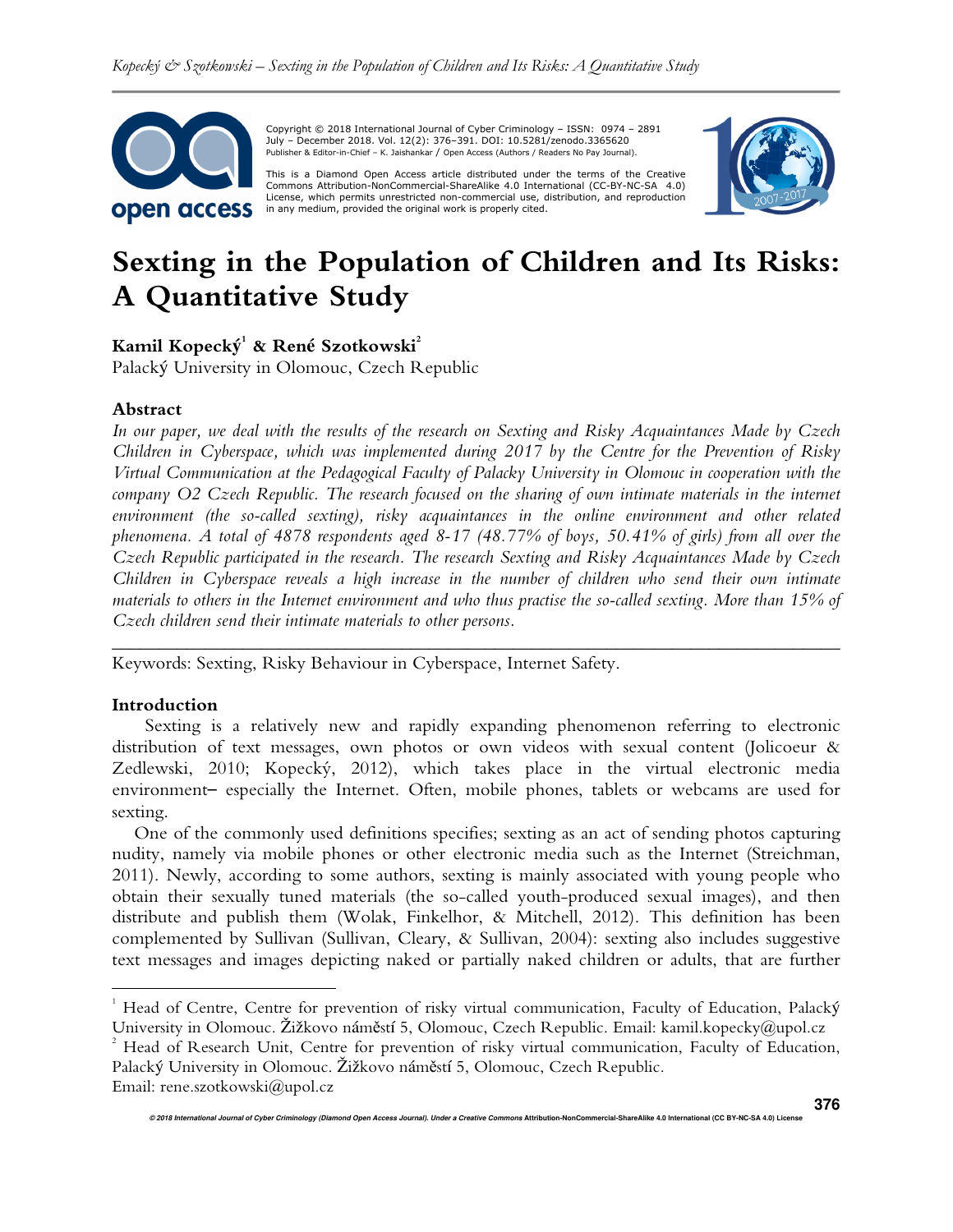

spread by mobile phone or the Internet. Other authors (Ringrose, Gill, Livingstone, & Harvey, 2012)extend the number of platforms and tools allowing the distribution of such materials by social networks, especially Facebook and MySpace.

Sexting is further defined as the sharing of sexually tuned photos (Lenhart, Purcell, Smith, & Zickuhr, 2010), including personal sharing, sharing through text messages, online sharing or sharing in other ways.

Despite the disparity of definitions, there is consensus regarding the need to differentiate within sexting category between primary sexting, consisting of the actual production or self-production of the image, generally consensual, and secondary sexting, in which the image is sent with or without the consent of the person depicted in it (Calvert, 2014; Mitchell, Finkelhor, Jones, & Wolak, 2012; Ringrose et al., 2012).

Another researchers (Wolak & Finkelhor, 2011) divide sexting into two main categories – "experimental" and "aggravated". Under experimental sexting, there are three subcategories: romantic, sexual attention seeking and other. Romantic sexting refers to teenagers who are already in a relationship, sexual attention seeking refers to teenagers who may send sexts with the intent of gaining someone's attention, and other refers to circumstances where a sext might have been created but not sent. Within aggravated sexting, there are the subcategories of adult involvement and youth involvement, with youth having the subcategories intent to harm and reckless misuse. Sexting with intent to harm refers to using sexts as a form of revenge, while reckless misuse refers to situations where there may not have been an intention to harm but the image is shared without consent (Wicks, 2017).

## **Prevalence of Sexting**

Since 2008, sexting researches have been taking place in a number of countries – USA, Great Britain, Australia, Canada, China (Jolicoeur & Zedlewski, 2010),and also in the Czech Republic and Slovakia (Kopecký, Szotkowski, & Krejčí, 2014b). For example, interesting results on the prevalence of sexting among young users of Internet and mobile phones are provided by the research conducted through the American project called The National Campaign to Prevent Teen and Unplanned Pregnancy (The National Campaign to Prevent Teen and Unplanned Pregnancy, 2008). This research involved a sample of 653 teenagers aged 13–19 (and 627 adults aged 20–26) and showed that 38% of them sent sexually tuned messages to other people, and that 19% of teenagers sent their own naked photos to other persons. Regarding adults aged 20–26, sexually suggestive sexting messages were sent by 58% of respondents, whereas 32% of them sent their own naked photo. It is also interesting to look at the reasons why sexting is practised by juvenile users – 71% of girls and 67% of boys send sexually tuned content to their boyfriends or girlfriends; sexting thus becomes part of their intimate relationship. 21% of girls and 39% of boys sent intimate photos to a person whom they planned to meet (The National Campaign to Prevent Teen and Unplanned Pregnancy, 2008).

Studies conducted in recent years in the USA (Ybarra & Mitchell, 2014) also show that approximately 7% of young Americans aged 13–18 send their own intimate materials to their peers. Authors also point out that sexting is a sign of sexual development and discovery, not a problem caused primarily by modern technologies. Further studies (Gordon-Messer, Bauermeister, Grodzinski, & Zimmerman, 2013) that were conducted in the USA on a sample of more than 3000 adults aged 18–24 confirm that sexting is practised by 28% of them (sending and receiving intimate materials) while 12% only receive intimate materials (without sending to others).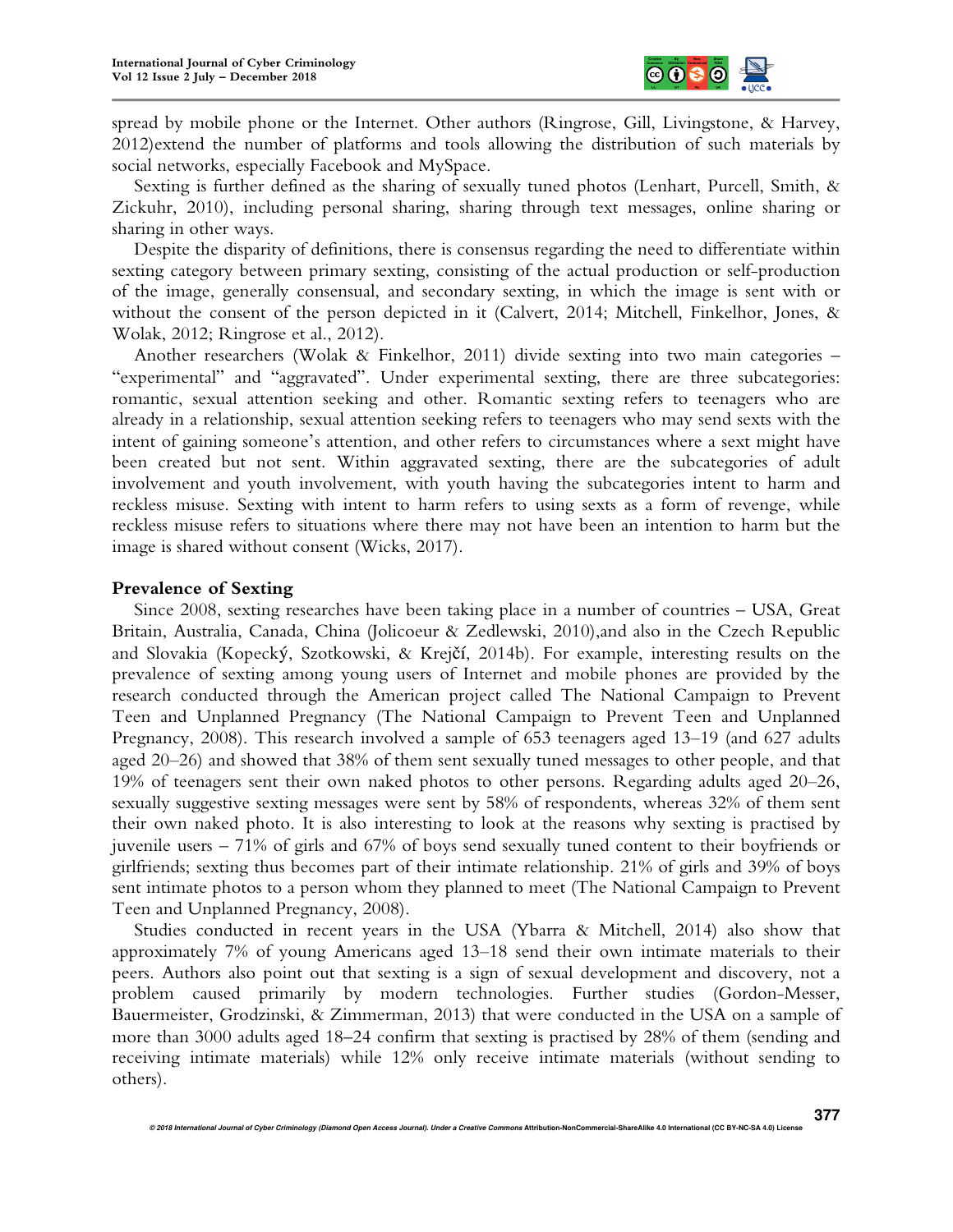| Study<br>implementer                          | Sample (% of women)                                       | Results                                                                           | Year | Source                                                                         |
|-----------------------------------------------|-----------------------------------------------------------|-----------------------------------------------------------------------------------|------|--------------------------------------------------------------------------------|
| AP-MTV                                        | $n = 1247$ (50.8),<br>age: 14-17 & 18-24                  | Sending:<br>24% (14-17)<br>33% (18-24)                                            | 2009 | (Knowledge<br>Networks, 2009)                                                  |
| Benotsch, Snipes,<br>Martin and Bull          | $n = 763(66.0)$<br>age: 18-25                             | Sending or receiving:<br>44%                                                      | 2013 | (Benotsch, Snipes,<br>Martin, & Bull, 2013)                                    |
| Boulat et al.                                 | $n = 1012(60.7)$<br>age: 10-15, 16-20,<br>$21 - 25, 26 +$ | Sending:<br>18.42% (10-15)<br>33.70% (16-20)<br>48.84% (21-25)<br>$34.87\%$ (26+) | 2012 | (Boulat et al., 2012)                                                          |
| Cox<br>Communications                         | $n = 655(49.0)$<br>age: 13-18                             | Sending:<br>9%                                                                    | 2009 | (Kim, 2009)                                                                    |
| Dake, Price,<br>Mazriaz and<br>Ward           | $n = 1329(48.0)$<br>age: 12-18                            | Sending or receiving:<br>17%                                                      | 2012 | (J. a. Dake, Price,<br>Maziarz, & Ward,<br>2012                                |
| Dir,<br>Coskunpinar,<br>Steiner and<br>Cyders | $n = 278(53.8)$<br>age: 18-43                             | Sending:<br>46.6%                                                                 | 2013 | (Dir, Coskunpinar,<br>Steiner, & Cyders,<br>2013)                              |
| Fleschler Peskin<br>et. al.                   | $n = 1034(62.6)$                                          | Sending:<br>21.2%                                                                 | 2013 | (Fleschler Peskin et<br>al., 2013)                                             |
| Hinduja and<br>Patchin                        | $n = 4365(49.5)$<br>age: 11-18                            | Sending:<br>7.7%                                                                  | 2010 | (Hinduja & Patchin,<br>2010)                                                   |
| Lenhart                                       | $n = 800(48.7)$<br>age: 12-17                             | Sending:<br>4%                                                                    | 2009 | (Lenhart, 2009)                                                                |
| Mitchell,<br>Finkelhor, Jones<br>and Wolak    | $n = 1560(50)$<br>age: 10-17                              | Sending:<br>2.5%                                                                  | 2012 | (Mitchell, Finkelhor,<br>Jones, & Wolak,<br>2012                               |
| <b>NCPTUP</b>                                 | $n = 1280(50)$<br>age: 13-19                              | Sending:<br>20%                                                                   | 2008 | (The National<br>Campaign to Prevent<br>Teen and Unplanned<br>Pregnancy, 2008) |
| Phippen                                       | $n = 535$<br>age: 11-18                                   | Sending<br>(someone from friends)<br>40%                                          | 2009 | (Phippen, 2009)                                                                |
| Rice et al.                                   | $n = 1839(48.14)$<br>age: 14-17                           | Sending:<br>15%                                                                   | 2012 | (Rice et al., 2012)                                                            |
| Temple et al.                                 | $n = 946(55,9)$<br>age: 11-19                             | Sending:<br>27.6%                                                                 | 2012 | (Temple et al., 2012)                                                          |

# **Table 1. Brief overview of selected Sexting Prevalence Studies in the USA and Europe**

*Source: Systematic and extended overviews of sexting studies* (Cooper et al., 2016; Klettke et al., 2014)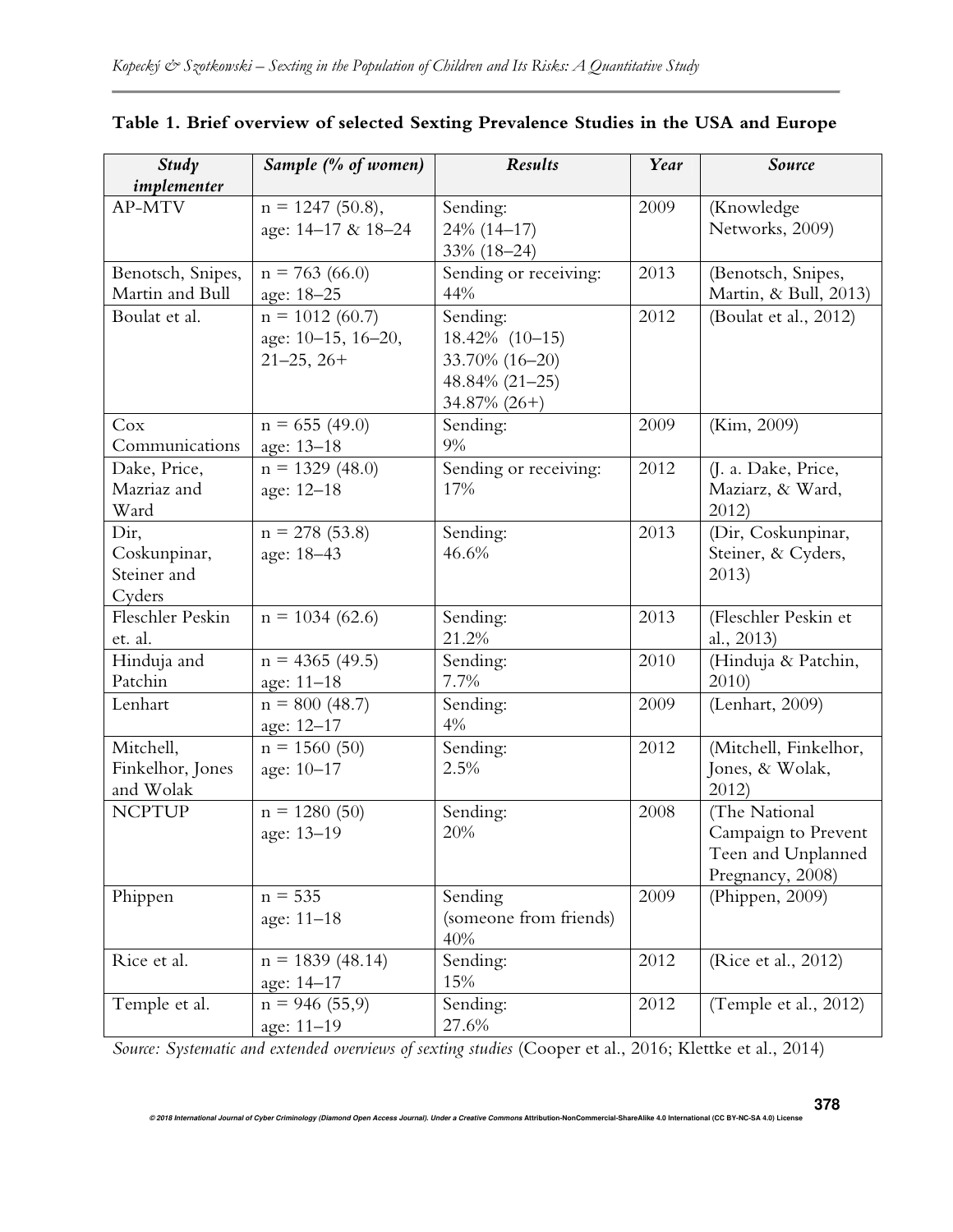

A very good insight into sexting prevalence can be acquired through a systematic overview of sexting information prepared by researchers from the Deakin University (Klettke, Hallford, & Mellor, 2014), which transparently outlines the results of sexting studies made in recent years in Europe and the USA. These results are then complemented by a systematic review by English and Swedish researchers (Cooper, Quayle, Jonsson, & Svedin, 2016).

The table 1 clearly shows that sexting is relatively widespread in the USA. That is why a number of states have included sexting into their in their legal norms– for example, the spread of intimate materials by children is considered an offense in Arizona, Nevada or Hawaii, and a crime in Alabama, Florida, Georgia, Utah or Nebraska (Hinduja & Patchin, 2015). At the same time, a number of US states have developed specific legal standards that focus on the abuse of intimate materials to revenge another person (e.g. former partner) – the so-called revenge porn law (Hinduja & Patchin, 2015).

Interesting results are also provided by studies conducted outside Europe, such as sexting research in Peruvian adolescents (West et al., 2014). This research proves that sexting was practised at least once by 20% of a sample of 949 high school students, whereas boys practise sexting more than girls. Recently conducted research on the risk behaviour of Czech and Slovak children (Kopecký et al., 2014b) shows that sexting is practised by 7–9% of Czech and Slovak population aged 11–17. More than 70% of children also confirm that they know that sexting is risky. The latest research carried out in the Czech Republic, however, the border sexting move to the level of 15%

The newest research EU Kids Online IV (Bedrošová, Hlavová, Macháčková, Dědková, & Šmahel, 2018) realized in many European countries revealed, that 35% of Czech children and adolescents received a sexual message in 2017. 25% of Czech children and adolescents were asked by someone on the internet for sexual or intimate information in 2017 and 10% of children and adolescents posted or published a sexual message in 2017.

#### *Tools used for Sexting*

Many modern communications technologies, especially smart phones, tablets and webcams, are used to realize sexting. These serve primarily to voluntarily record intimate photos or videos that are further expanded through online services. Typical services used to spread intimate materials include Facebook, Instagram and Snapchat, and various instant messengers such as Facebook Messenger, WhatsApp, Viber, and Skype are also used to spread. Sexting also spreads through YouTube or Vimeo video servers.

However, intimate material may not only be voluntary, in many cases intimate material has leaked involuntarily to the online environment (secondary sexting) - for example, through video chat. Video chat services primarily enable users to communicate in real time via a webcam or camera of a mobile touch device. But it can also quite easily be used to record videos of communication that can be further disseminated or exploited in the context of threats or blackmail – called sextortion (Kopecký, 2017). Intimate material leakage occurs, for example, in an online video chat environment such as Omegle, Tinychat or Whisper. In the Omegle video chat environment, for example, there have been a number of criminal offenses in which an adult offender has forced child users to go out of the webcam, record videos, and he used the recordings for his own satisfaction (Owen, 2017). However, video recording from video chat after minor software modifications - allows all common services.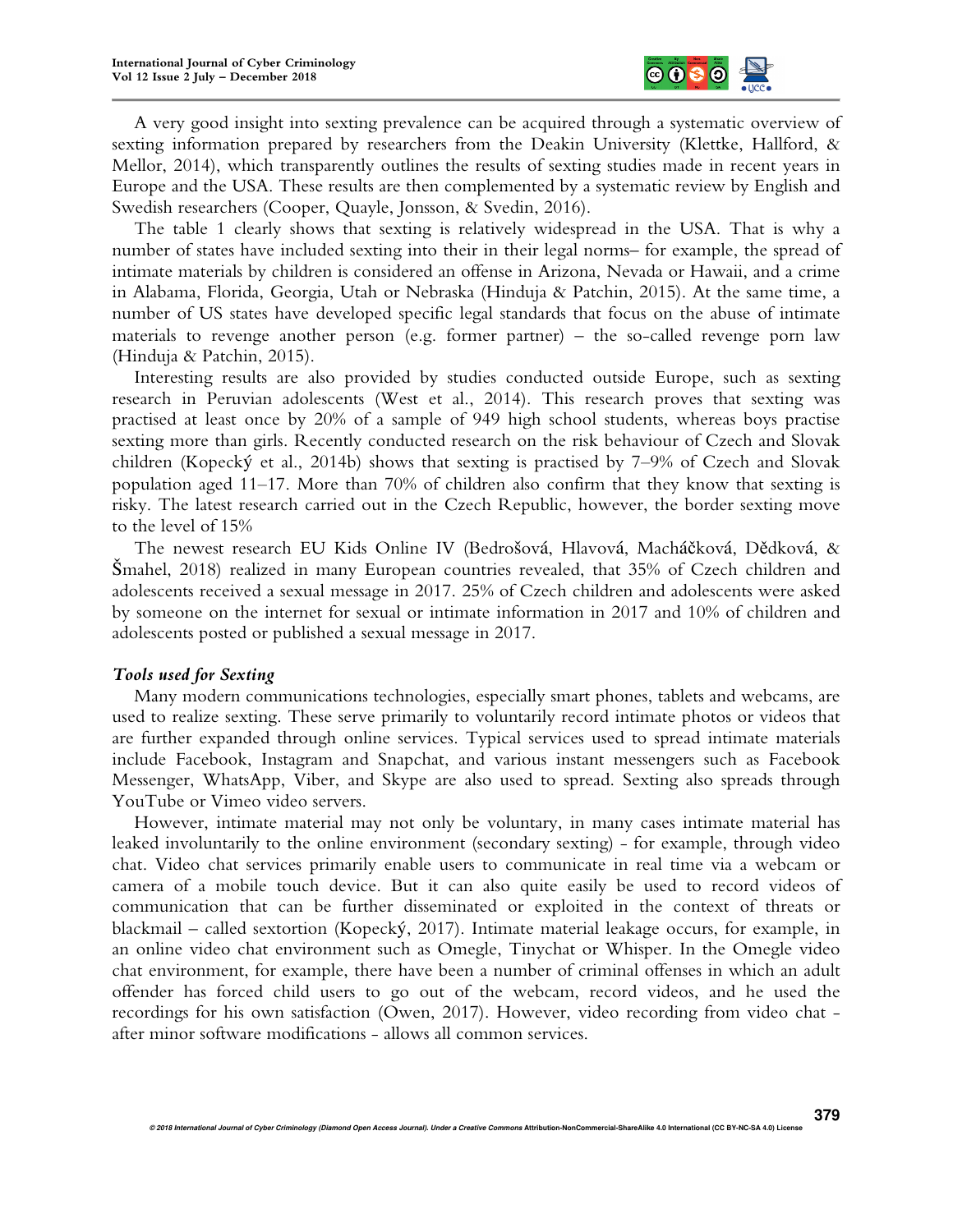#### *Motivation for Sexting*

Sexting is a risky phenomenon that is closely intertwined not only with adolescence of current young people but also with a changing approach to human sexuality. There are many reasons for the practise of sexting:

#### *a. Sexting is perceived as part of romantic relationships*

As confirmed by a number of authors (Albury & Crawford, 2012; Döring, 2012; Lenhart et al., 2010; Ringrose et al., 2012), sexting is used during introductory parts of the partnership as a tool for attracting the attention of the partner, flirting, excitement etc. Within the established relationship, sexting is a sign of love, intimacy, mutual trust between partners. Similarly, sexting is practised by partners who are physically separated for some time and communicate with each other particularly through ICT.

#### *b. Sexting functions as a tool to suppress boredom*

Many studies show that sexting is often practised as a tool for suppressing boredom (Lenhart et al., 2010). In a number of studies (Kopecký, 2012; Kopecký, Szotkowski, & Krejčí, 2012), boredom becomes a very common reason for sharing intimate materials with peers, especially in the environment of social networks.

#### *c. Sexting arises as a product of social pressure*

In a number of documented cases, sexting originated under the pressure of a particular social group– classmates or partners, for example. If sexting takes place within a partnership, girls can be forced into sexting by their partners (Lippman & Campbell, 2014); sexting then becomes a normal part of the relationship. For partners, it is an expression of mutual trust, love and physical attraction. There are many sexting cases where a group of girls-classmates decided to shoot their intimate photos and mutually share them "out of partnership". Unfortunately, after the leak of such photos, these girls became the subject of ridicule, cyber bullying and harassment; they were referred to as "whores", they were publicly denigrated etc. (Kopecký, Szotkowski, & Krejčí, 2014a).

#### *d. Sexting as a product of the so-called consumer society, as a tool of self-presentation*

A number of researchers (Van Ouytsel, Walrave, & Van Gool, 2014)highlight the link between sexting and the demands of the so-called consumer society. In the media, especially in advertising, human sexuality is presented very markedly. Through the media communication, pubescents and adolescents are confronted with models of physical beauty which includes "being sexy". Sexting is commonly practised by celebrities, singers, actors and athletes; it is part of television, film, music clips and other media forms of presentation.

From the very early age, children need patterns of behaviour that they can imitate. And the media give children information that denudation and sharing of intimacy is "normal". Children then do not see sexting as something dangerous or risky and are willing to imitate this model of behaviour.

#### *e. Sexting as a tool of revenge*

In a large number of documented cases of sexting in children and adults, published intimate materials were used as a tool of attack. In some cases, intimate photographs were used to blackmail the child (Kopecký, 2014)–the initial communication of the children grew in the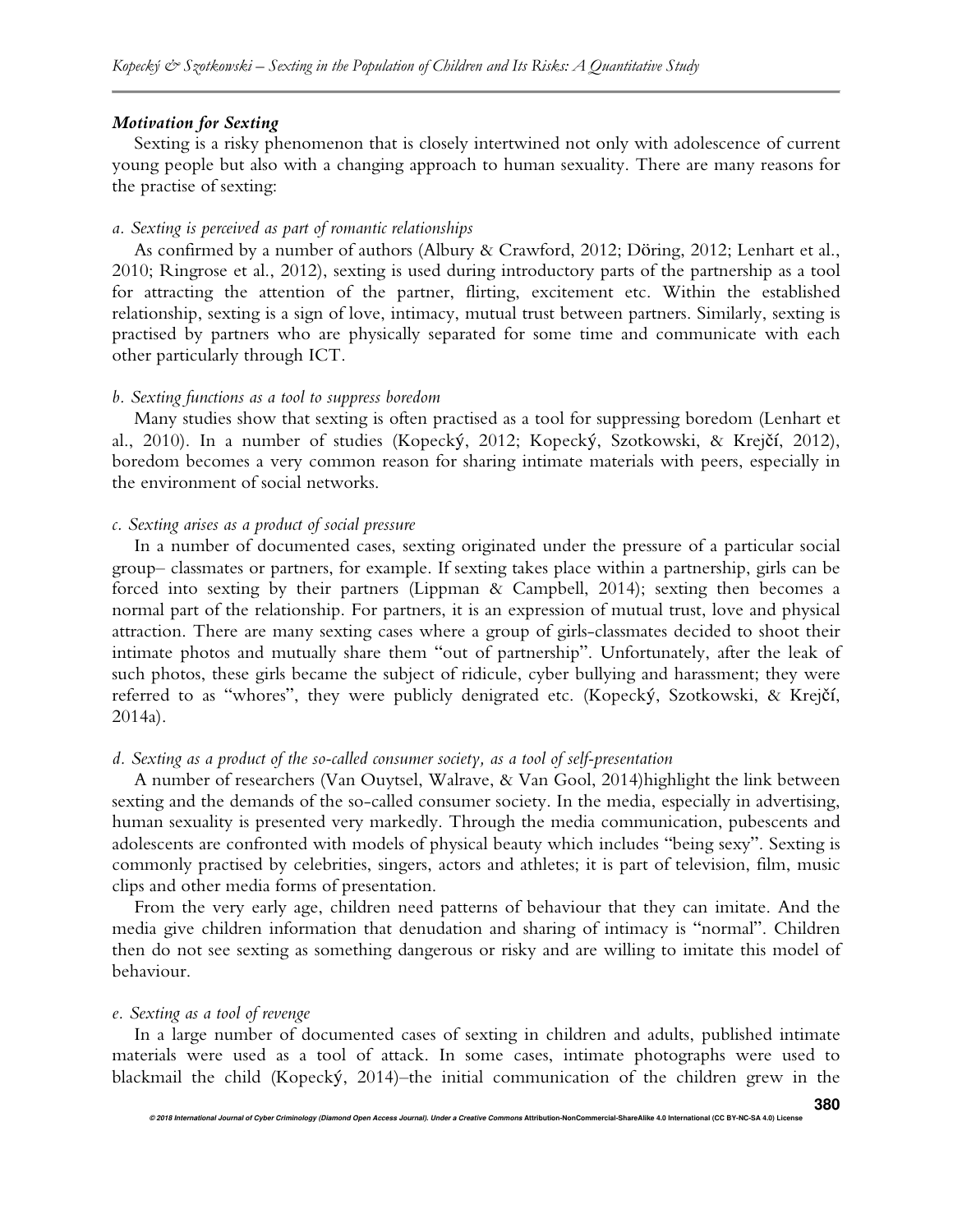

exchange of photographs whose intimacy gradually increased. The result was a very intense extortion of the children who were forced to send their own intimate materials. In some cases, sexting also serves as an instrument of revenge against ex-partners(Walker, Sanci, & Temple-Smith, 2013). There are a number of websites where boys upload photos or videos of their former girlfriends and comment on them cheaply (for e.g., *check this bitch out!*). In the same research, respondents said that "sexting means nothing if practised by boys but girls doing the same are stigmatized".

Sexting is very closely related to cyber bullying; intimate materials easily become a tool for serious – often destructive – forms of cyber aggression and can lead to the suicide of a child victim or an adult in extreme cases.

## **Methodology**

The research, *Sexting and Risky Acquaintances Made by Czech Children in Cyberspace* was carried out during 2017 by the Centre for the Prevention of Risky Virtual Communication at the Pedagogical Faculty of Palacky University in Olomouc in cooperation with the company O2 Czech Republic. The research follows up the studies of cyber bullying, child grooming and another risky phenomena, whose where realized by the same team in 2010-2016.

## *Procedure*

As a basic research tool, we chose an anonymous online questionnaire (in the Google Forms environment) which was distributed to the target group by the teachers of primary and secondary schools throughout the Czech Republic. The distribution of this questionnaire was also carried out in cooperation with regional and city managers and co-ordinators of risky behaviour prevention, ensuring the distribution of the questionnaire among the pupils of individual regions.

Preparation of the research and testing of the validity and reliability of the research tool within a pilot survey were carried out from 1 January 2017 to 13 February 2017. Data collection took place from 1 March 2017 to 19 May 2017. In the following weeks, partial outputs were evaluated and interpreted. Statistic software Statistica was used to analyse the data obtained.

#### *Participants in the research*

A total of 4878 respondents (50.41% of girls, 48.77% of boys) from all regions of the Czech Republic were involved in the research. Their mean age was 13. 13 years ( $\bar{x}$ =14.00), straggling of the group reached the value of  $s^2 = 3.47$  (s=1.86).



**© 2018 International Journal of Cyber Criminology (Diamond Open Access Journal). Under a Creative Commons Attribution-NonCommercial-ShareAlike 4.0 International (CC BY-NC-SA 4.0) License** 

## **Figure 1. Age structure**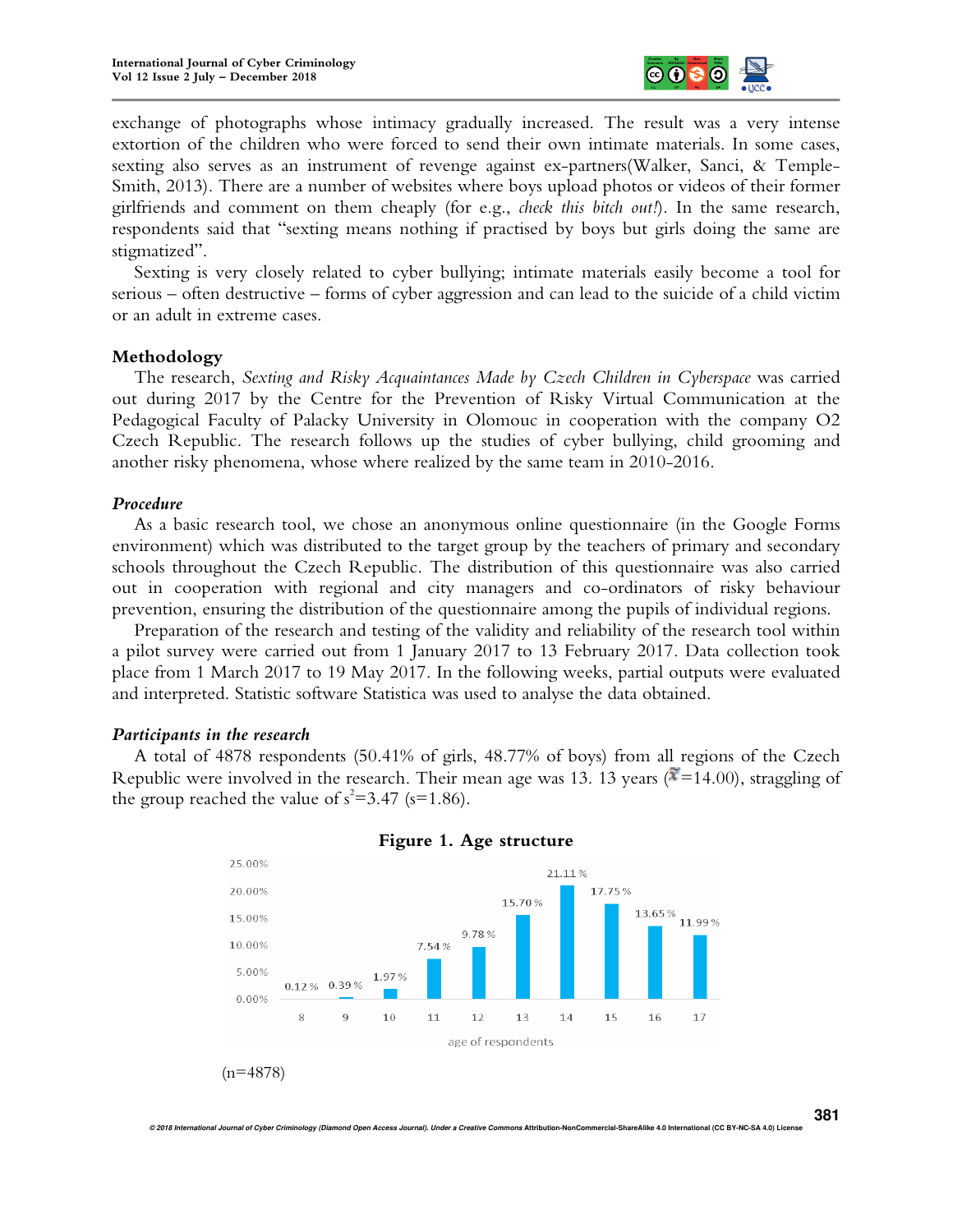#### *Measurement*

For the needs of our research, we created a research tool, the online questionnaire, focused on finding out information about sexting and risky acquaintances made by Czech children. The questionnaire was composed of 3 parts oriented to the area of sexting (motivation for sexting, forms of sexting, platforms for the practise of sexting, etc.), risky acquaintances made by children (risky communication with strangers, willingness to meet in the real world) and other information about behaviour of children in the online environment. In this paper, we focus exclusively on the field of sexting.

#### **Results**

#### *1. Sexting in Czech children* **–** *sending and sharing intimate materials*

When analysing the prevalence of sexting in Czech children, we stem from the definition of sexting, according to which the term sexting refers to electronic distribution/ dissemination of text messages, own photos or own videos with sexual content (Jolicoeur & Zedlewski, 2010; Kopecký, 2012), and which takes place in the virtual electronic media environment – especially the Internet. Therefore, we focus on sexting in its three basic forms – in the form of text (including sexually explicit text), in the form of photos (including photos capturing a totally or partially exposed body) and in the form of videos (including videos of partially or totally exposed person or persons).

Likewise, we distinguish sexting in the form of sending intimate material to another person (boyfriend, girlfriend,), which usually takes place via private communication, from sexting in the form of sharing intimate material (which usually takes place in public or in a group of more users who are capable of its further dissemination).

Sexting in the form of text (intimate, erotic messages) is practised by 24.76% of Czech children (1208 children from 4878). More than 91% of them use this form rarely, occasionally; intimate messages are regularly sent by about 8-9%. In principle, this form of sexting is not as dangerous as other forms but can be misused, e.g. in a situation where a message with intimate content intended for a "lover" or "very good friend" is revealed by the current partner of the sender. Sexting in the form of distributing own intimate photos is practised by 15.37% of Czech children. 72% of them share intimate photos rarely; the remaining 28% often provide their own intimate photos in the Internet environment to other people. Own intimate photos were sent by 53.75% of girls and 46.25% of boys. Distribution of own intimate photos is highly risky – it can be abused for extortion, threats and other forms of online and offline aggression, especially in situations where the persons on photos can be identified (e.g., by their faces).

It is interesting to see whether sexting occurs also in adults over the age of 18, who also joined our research and whose data have been excluded from the research results. At this point, we note that our research shows that sexting in the form of sending intimate photos was practised by 40% of persons at the age of 18-25 (98 persons from 234). However, given the low number of respondents over 18, this conclusion cannot be applied to the entire adult population.

In the online environment, approximately 6% (287 children from 4878) of Czech children sent their intimate videos. More often, intimate videos are sent by boys (64.91%) than girls. Distribution of own intimate videos is highly risky – it can be abused for extortion, threats and other forms of online and offline aggression, especially in situations where the persons on photos can be identified (e.g., by their faces).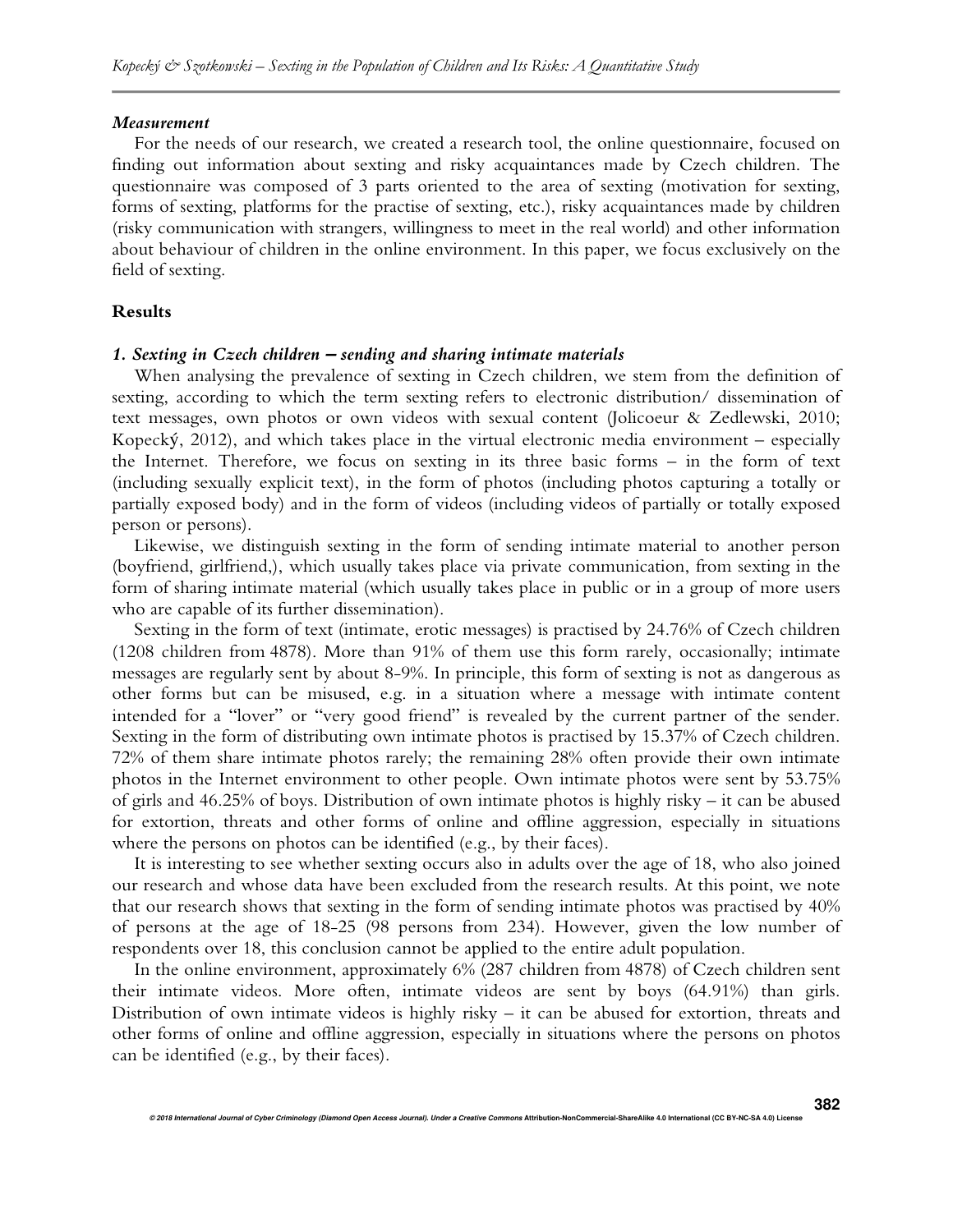

Children's Internet users also share intimate materials – primarily through social networks. Sexting as sharing own intimate materials in the form of text, photos and videos is practised by 5.55%, 4.96% and 3.19% of children, respectively. In our research, we also investigated whether children perceive sexting as a safe or rather risky phenomenon. The vast majority of respondents perceive sexting as a high risk phenomenon; on our scale, sexting was designated as very risky by more than 74% of children's respondents. Only 5% of children consider it safe.

## *2. Recipients of intimate materials*

A very important question is to whom children send their intimate materials and why. In most cases, they send intimate materials to their boyfriends or girlfriends, friends (boys or girls) or potential partners.

## **Figure 2. To whom did you send your "sexy, erotic" photo or video, on which you are partially or totally undressed/naked?**



 $(n = 4878)$ 

## *3. Motivation for Sexting*

Children practise sexting primarily within their partnerships – intimate materials are often seen as "gifts" for a girlfriend or boyfriend, or as a response to these gifts. Intimate materials are also used in flirting – intimate materials were used for this purpose in more than a third of cases (35.47%).

Intimate materials are less often sent for fun or out of boredom, or the need to get awards in the online environment. It is alarming that more than 7% of children practising sexting were forced to do so by another person and intimate materials were not sent voluntarily.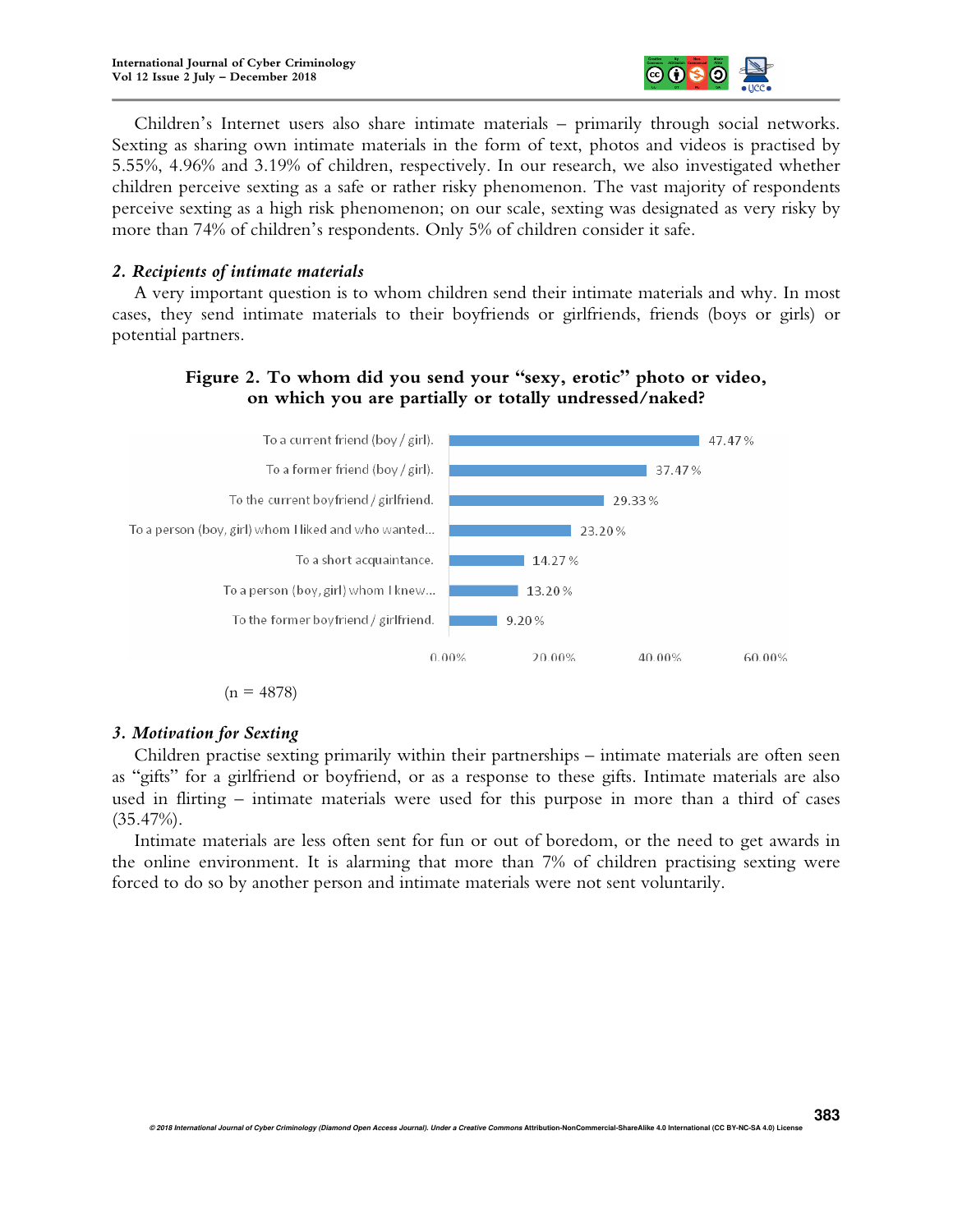

# **Figure 3. Why do children send their intimate photos and videos to other Internet users?**

$$
n\equiv 750
$$

## *4. Children as recipients of intimate materials*

In our research, we also focused on whether children receive intimate materials from other users, i.e. whether they participate in sexting as recipients (not as senders or disseminators) of erotic photos and videos. In this case, children do not practice sexting actively (they do not send, do not share) but participate in it passively – as recipients.

More than 40% of children (40.96%) confirm that they have received a provocative erotic or pornographic photo in the Internet environment from another person, on which someone is partially undressed or totally naked. One fifth of children (21.51%) also confirm that they have received erotic or pornographic videos from their Internet friend.

A large number of children thus encounter sexting without practising it actively. However, in a situation where children receive intimate material, they are obviously able to further disseminate it through online communications services.

## *5. Tools for the practise of Sexting*

The tools used for sharing intimate materials in the Internet environment are clearly dominated by the Facebook social network; this network was used for sexting by more than 65.73% of children. Facebook Messenger takes the second place (54.13%) and is followed by the everpopular Snapchat (50.93%). These three services/tools prevail completely. In this imaginary order of popularity, Instagram, WhatsApp and Skype are placed with a wide distance and are followed by traditional SMS, e-mails, etc.

## *6. Whom would children contact in a situation where their intimate materials were abused*

If an intimate child photo is misused (e.g. an intimate photo is distributed online, the child is extorted using an intimate material, etc.), the child confides to his/her parents only in 38.8% of cases. It is also alarming that almost a third of children (32.9%) do not say about their problem to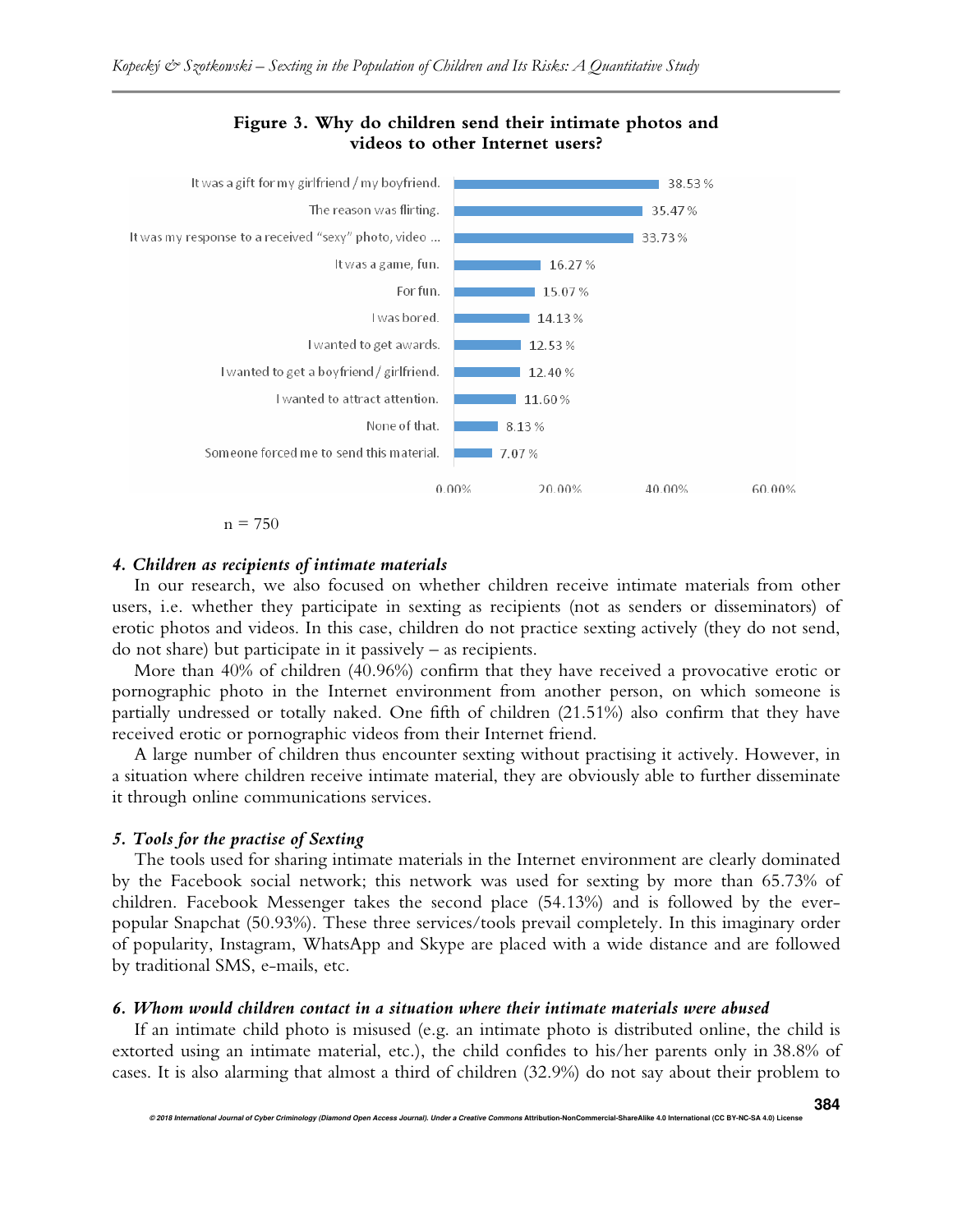

anyone. The child is naturally ashamed and does not want the public to know about sexting, and to become a target of unwanted attention, humiliation or even bullying.

| Category                                 | N    | $\frac{0}{0}$ |
|------------------------------------------|------|---------------|
| Parents.                                 | 1894 | 38.83         |
| No one.                                  | 1605 | 32.9          |
| Current friend (boy $\frac{1}{2}$ girl). | 1328 | 27.22         |
| Current boyfriend / girlfriend.          | 692  | 14.19         |
| Siblings.                                | 529  | 10.84         |
| Teacher.                                 | 296  | 6.07          |
| Online counselling.                      | 273  | 5.6           |
| Former boyfriend / girlfriend.           | 99   | 2.03          |
| Former friend (boy / girl.               | 79   | 1.62          |
| A short acquaintance.                    | 73   | 1.5           |
| Police                                   | 12   | 0.25          |
| No answer                                | 336  | $0.07\,$      |
| n = 4878                                 |      |               |

## **Table 2. Whom would children contact in a situation where their intimate materials were abused**

## *7. Sexting and webcams*

The tools that children use to communicate in the online environment include webcams. Webcams are also used for sexting; we therefore focused on whether children ever exposed themselves in front of their webcams and whether someone else exposed himself/herself over webcam in front of them.

From our research group, 3.87% of the children expose themselves in front of their webcams (189 from 4878 children). We also asked whether someone else exposed himself/herself over webcam in front of children. Here we find very interesting information – 22.2% of the children confirmed that someone else exposed himself/herself in front of them via webcam.

## **Discussion**

The prevalence of sexting in the European countries is steadily rising – this increase can be due to a number of factors, e.g., *changes in approach to human sexuality* (sexuality becomes public, it is not only intimate, human sexuality is publicly presented in the media, everyone has access to sexual content – including children, etc.) and in *interpersonal relationships* (sexting is becoming a regular part of interpersonal relationships or part of courtship, flirting, etc.).

Although the effect of sexting on human relationships may also be positive, it poses many risks which we will address in greater detail.

#### *a. Risks associated with Sexting*

Sexting is particularly risky because the *victim provides potential attackers with sensitive material* that can be misused for various forms of cyber-attacks (such as cyber bullying, targeted manipulation, extortion, etc.). This material can circulate in the Internet environment for several years after its acquisition, and it is very difficult to remove it from this environment. Even after removing the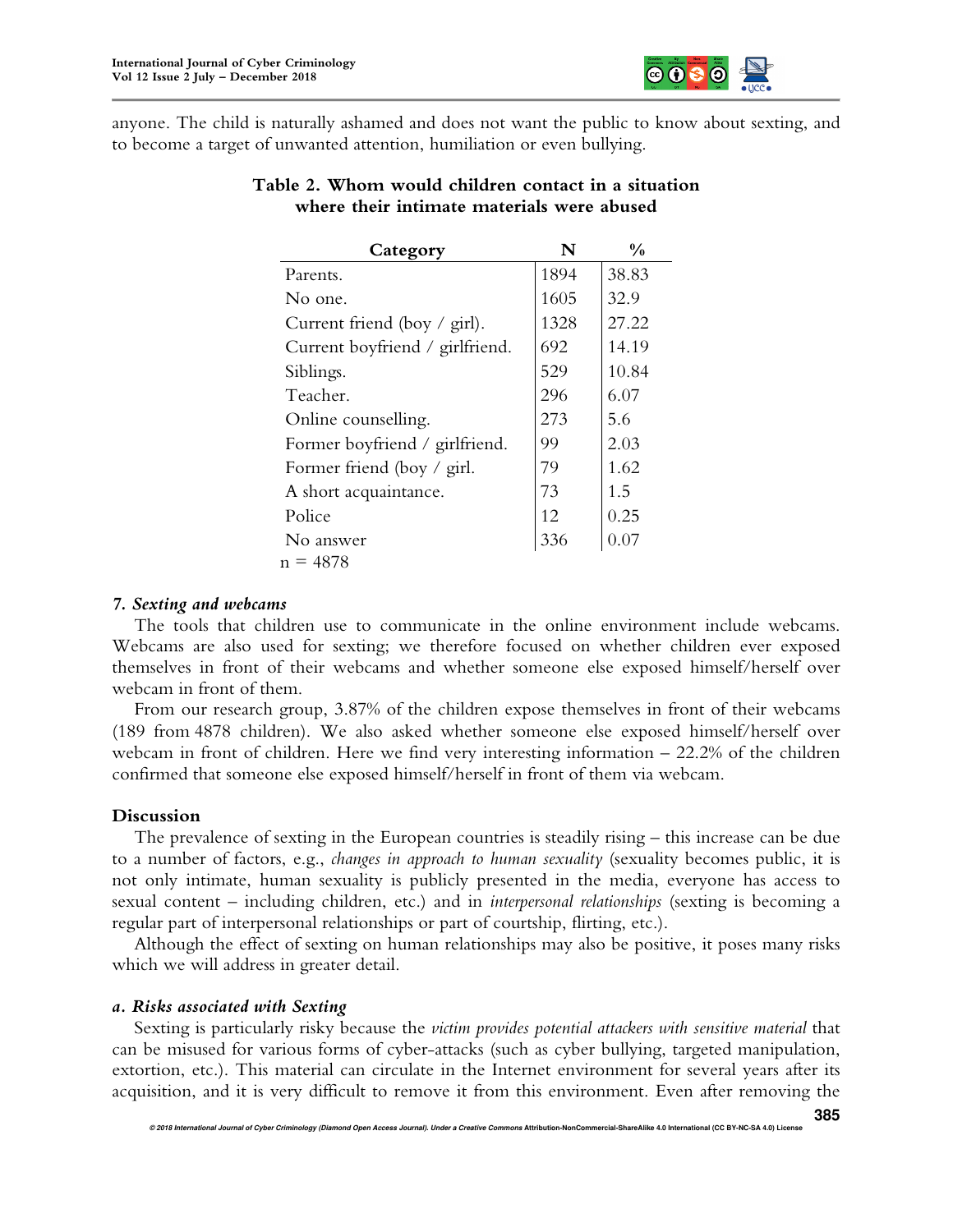material from specific websites, the victim can never be totally sure that a repeated attack will not occur in the future(Kopecký et al., 2014a).

Another risk associated with sexting *is the loss of social reputation and prestige*. In connection with this, for example, the victim has problems with gaining or retaining employment or social relations; in the pubescent community, he/she is referred to as a prostitute, publicly demonstrated, insulted and attacked. Sexting thus moves into cyber bullying with increasing attack intensity. In many cases (e.g. cases of Jessica Renee Logan – 2008, Hope Witsell – 2009, Emma Jones – 2010), cyber bullying associated with sexting ended with suicide of the victim (Kopecký et al., 2014a). In a number of cases, sexting also directly led to the dismissal of a person who was caught on intimate materials – there are many cases of dismissal for such reasons, related to teachers, fire-fighters, police officers, journalists, etc.

A very dangerous risk is the so-called *sextortion*, i.e. extortion using intimate materials of the victim (AÇAR, 2016; Flores et al., 2015; Kopecký, 2017). As part of this process, the child is first manipulated to provide his/her Internet friend (offender) with their own intimate materials which are then used to extortion and threats. The extortionist's goals may be different – a pursuit of getting more intimate materials (child pornography) from the child, a pursuit of raising money, a pursuit of compelling the child to meet in the real world, etc. When a child is extorted, the extortionist is usually an adult person masked by a child's identity. In most cases, the extortionist are men (Kopecký, 2014).

Sexting can lead to *serious health problems*, such as emotional and psychological anxiety (Gordon-Messer et al., 2013; Sadhu, 2012), which may result in suicidal tendencies (Curnutt, 2012). Some studies (Benotsch et al., 2013)conducted in American schools show that *sexting is associated with risky sexual behaviour, especially with the number of sexual partners and the occurrence of unprotected sex*. Other studies (Dake, Price, Maziarz, & Ward, 2012) also demonstrate a *link between sexting and the use of addictive drugs*, especially marijuana, cigarette smoking and fitful alcohol consumption*.*

In many cases, *perpetrators of sexting may be sentenced to imprisonment*– intimate photos or videos often capture children and fall into the field of the so-called child pornography; the law forbids both the production of these materials and their possession and further dissemination. However, children are usually not sentenced to imprisonment when involved in the distribution or production of these materials (Wolak et al., 2012). Instead, their punishment is done through *community service, home prisons, probation supervision,* etc.

#### *b. Options of protection and defence in the online environment*

In order to fight the risky impacts of sexting on children or adults effectively, it is essential to focus on prevention. Above all, it is important to explain to the child (and adult) the value of its personal data and how easily they can be misused in the online environment. In particular, it is necessary to clarify the dangerousness of intimate photos or videos that capture the exposed human body together with the human face. Photos/videos of the human face allow an easy and quick identification and can be effectively misused for disparagement or direct extortion and threats. Children must realize the importance of withstanding the pressure of online users (or their surroundings) to ensure their own safety.

If the intimate material has already leaked, it must be ensured that dissemination of the material through the Internet is stopped or that its spread is at least slowed down. There are different possibilities: blocking of the materials, reporting users who further disseminate the materials, blocking of specific profiles or discussion groups, etc. The users whose intimate materials have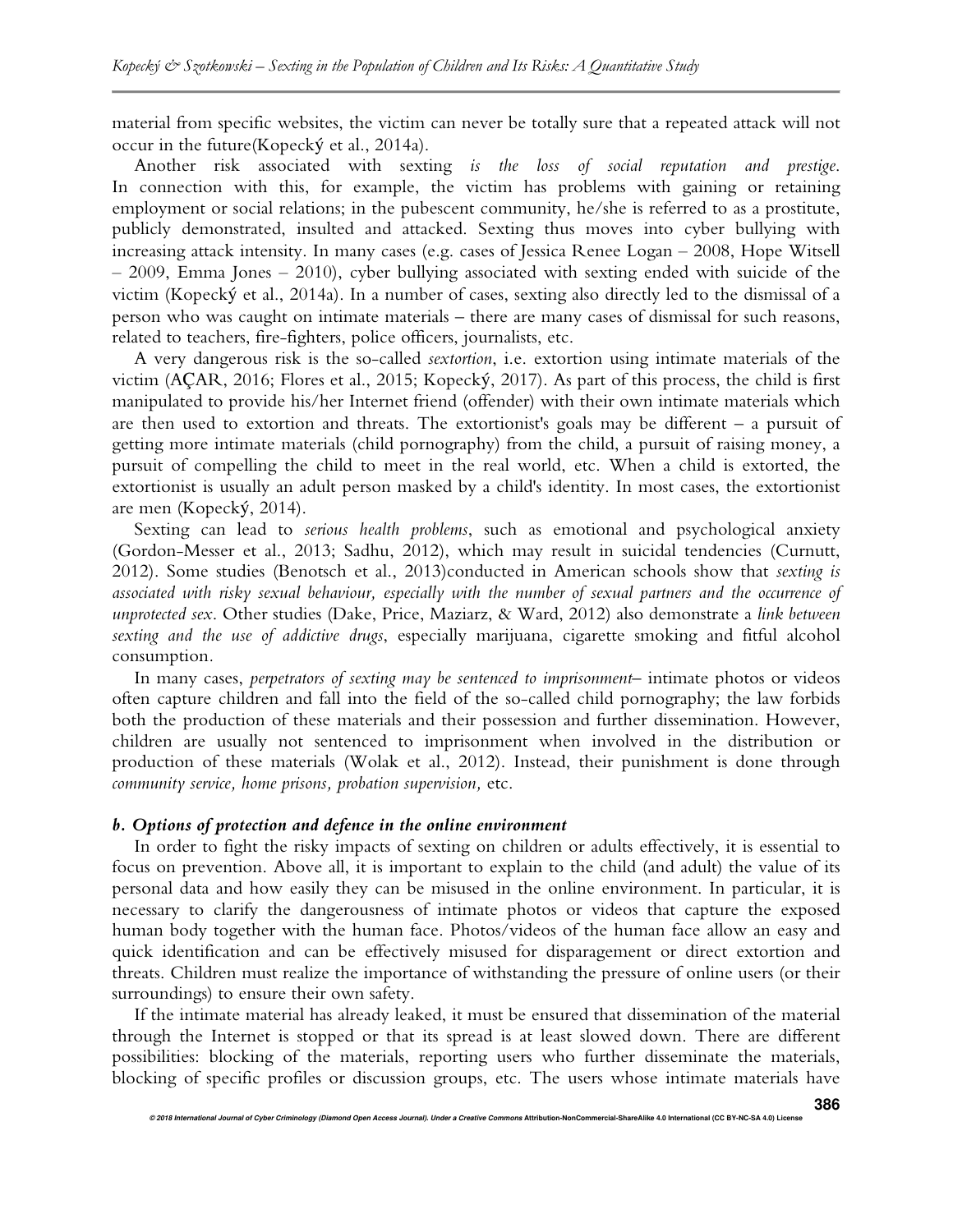

leaked into the online environment, however, will never be sure that their erotic photos/videos are no longer spread through the Internet. Intimate materials can also appear with a longer time span – e.g. many years since they were acquired. They can emerge, for example, in a situation where the person captured on the material is publicly known and users are actively seeking information about that person on the Internet.

As part of our research, we also asked children who is their primary source of information about sex. For boys, the primary source of information about sex is Internet (49.89%); for girls, this primary source is still their mother (46.4%). Only 18% of boys and 11% of girls ask their father for information about sex and about one-third of the children would turn to the teacher. Nearly half of the children surveyed confirm that they have passed sex education at school; nevertheless, this education mainly focused on topics related to human physiology and physical health (pregnancy, contraception, sexual diseases) while the psychological level of interpersonal relationships is not addressed within common education in the majority of schools. It is therefore essential that primary school education is also geared toward the new ways of communicating and acquainting in the online environment and the associated risks. However, a highly important factor is mainly the influence of the family which is able to ensure and support the prevention of risky behaviour already before the children start their school attendance.

## **Conclusion**

The research, *Sexting and Risky Acquaintances Made by Czech Children in Cyberspace* reveals a high increase in the number of children who send their own intimate materials to others in the Internet environment and who thus practise the so-called sexting. More than 15% of Czech children send their intimate materials to other persons. There can be a number of causes – a shift in perception of human sexuality, a change in the functioning of partnerships in the online environment, conformity, insufficient prevention (on the part of parents and schools), as well as inappropriate patterns that children mimic.

In comparison with the data from the set of studies Danger of Internet Communication 1-5 of the Pedagogical Faculty of Palacky University in Olomouc, it is possible to state that sexting among children is steadily increasing (the increase by 41.8% to the current 15.47% compared with 2012).



# **Figure 4. Progression of Sexting in the population of Czech children in 2010-2017 (sending)**

Source: Data from the research: Danger of Internet Communication III-V and Sexting and Risky Acquaintances made in the Online Environment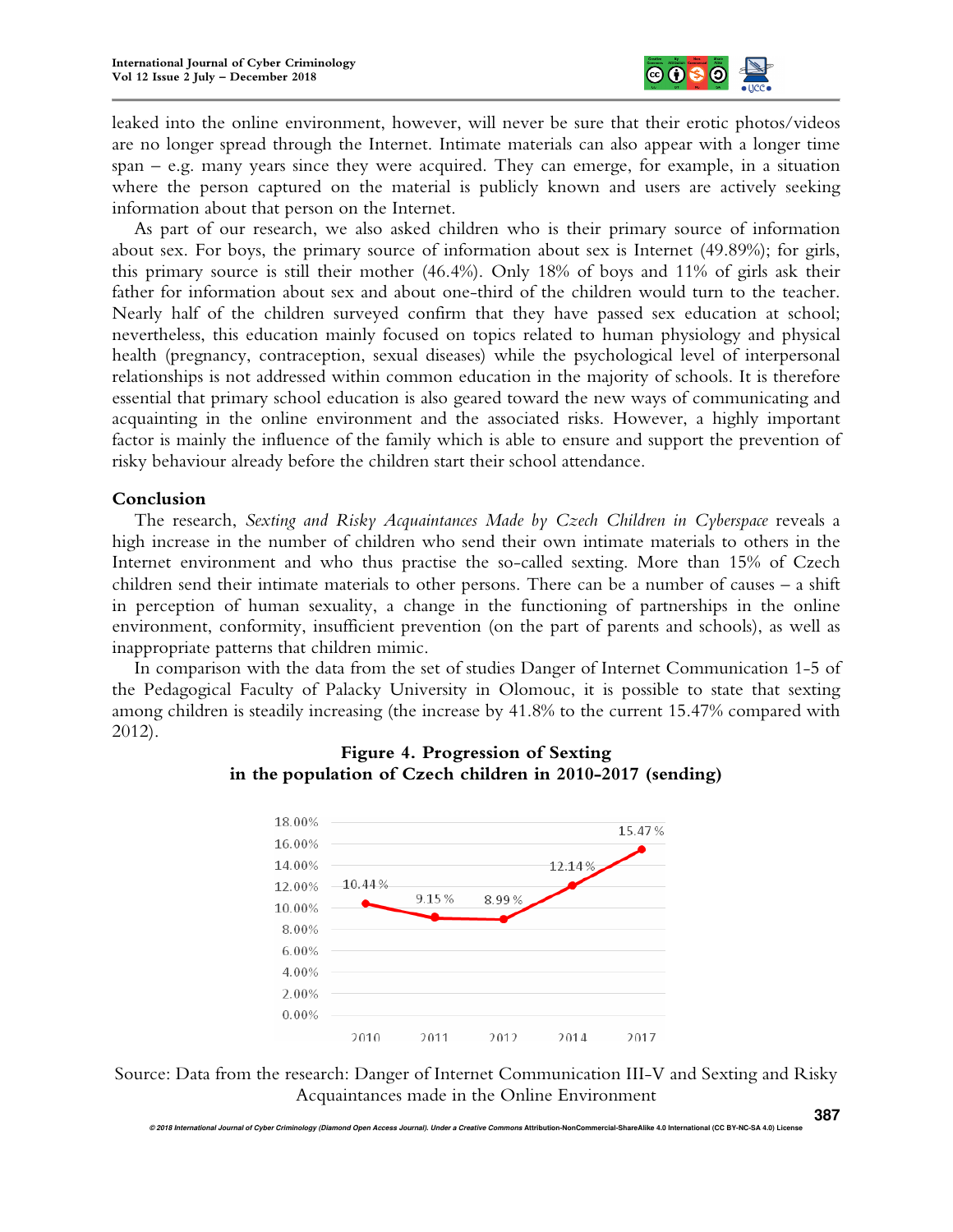If children get into problems associated with sexting, they inform their parents about it only in 38% of cases; in 32.9% of cases, they do not tell anyone. Their confidants mainly include their friends. The situation is very sensitive for the victims and they do not want their intimate materials to leak uncontrollably into the internet environment, e.g. in the public erotic galleries. On the other hand, they want to solve the problem and therefore they contact anonymous counselling centres (e.g. Safety Lines, etc.). Very few children would turn to the police with the problem of intimate material leakage (0.25%, 12 children from 4878).

Although children does not practise sexting actively, they still encounter intimate materials in the Internet environment – over 40% of children (40.96%) confirm that they have received a provocative erotic or pornographic photo in the internet environment, on which someone is partially undressed or totally naked. One fifth of children (21.51%) also confirm that they have received erotic or pornographic videos from their Internet friends. Likewise, more than a fifth of children experienced a situation where another person exposed himself/herself in front of them over webcam (e.g. through an erotic video chat).

Sexting is most often practised through the Facebook social network (65%), followed by Facebook Messenger (54.13%), Snapchat (50.93%) and Instagram (12.40%), or through their combination. Other tools used for to distribute intimate materials include WhatsApp Messenger, Skype or traditional SMS/MMS and e-mails.

However, sexting is not always practised voluntarily; 7% of children confirm that they have been forced to spread their own intimate material by another person – e.g. by extortion or threatening. Here we are talking about the so-called sextortion, i.e. extortion using intimate materials of the victim (AÇAR, 2016; Flores et al., 2015; Kopecký, 2017). The extortionist's goals may be different – money, a pursuit of gaining further intimate materials, a pursuit of compelling the child to meet in the real world, etc.

# **References**

- AÇAR, K. V. (2016). Sexual extortion of children in cyberspace. *International Journal of Cyber Criminology*, *10*(2), 110–126. http://doi.org/10.5281/zenodo.163398/
- Albury, K., & Crawford, K. (2012). Sexting, consent and young people's ethics: Beyond Megan's Story. *Continuum: Journal of Media & Cultural Studies*, *26*(3), 463–473. Retrieved from http://www.tandfonline.com/doi/abs/10.1080/10304312.2012.665840?journalCode=ccon20
- Bedrošová, M., Hlavová, R., Macháčková, H., Dědková, L., & Šmahel, D. (2018). *EU KIDS ONLINE IV in the Czech Republic Czech children and adolescents on the internet: Report from a survey at primary and secondary schools*. Brno. Retrieved from https://irtis.muni.cz/media/3122572/eu\_kids\_online\_report.pdf.
- Benotsch, E. G., Snipes, D. J., Martin, A. M., & Bull, S. S. (2013). Sexting, substance use, and sexual risk behavior in young adults. *Journal of Adolescent Health*, *52*(3), 307–313. doi: 10.1016/j.jadohealth.2012.06.011.
- Boulat, M., Caddaye, D., D'Souza, H., Glyde, M., Hatwal, A., Jansz, C., & Zoppos, E. (2012). *Submission to the Victorian parliament Law Reform Committee's inquiry into sexting*.
- Calvert, C. (2014). Sex, Cell Phones, Privacy, and the First Amendment. *Commlaw Conspectus*, *27*(1), 1–65. Retrieved from

http://firstamendment.jou.ufl.edu/pubs/SexCellPhonesPrivacyArticle.pdf

Cooper, K., Quayle, E., Jonsson, L., & Svedin, C. G. (2016). Adolescents and self-taken sexual images: A review of the literature. *Computers in Human Behavior*, *55*, 706–716. doi: 10.1016/j.chb.2015.10.003.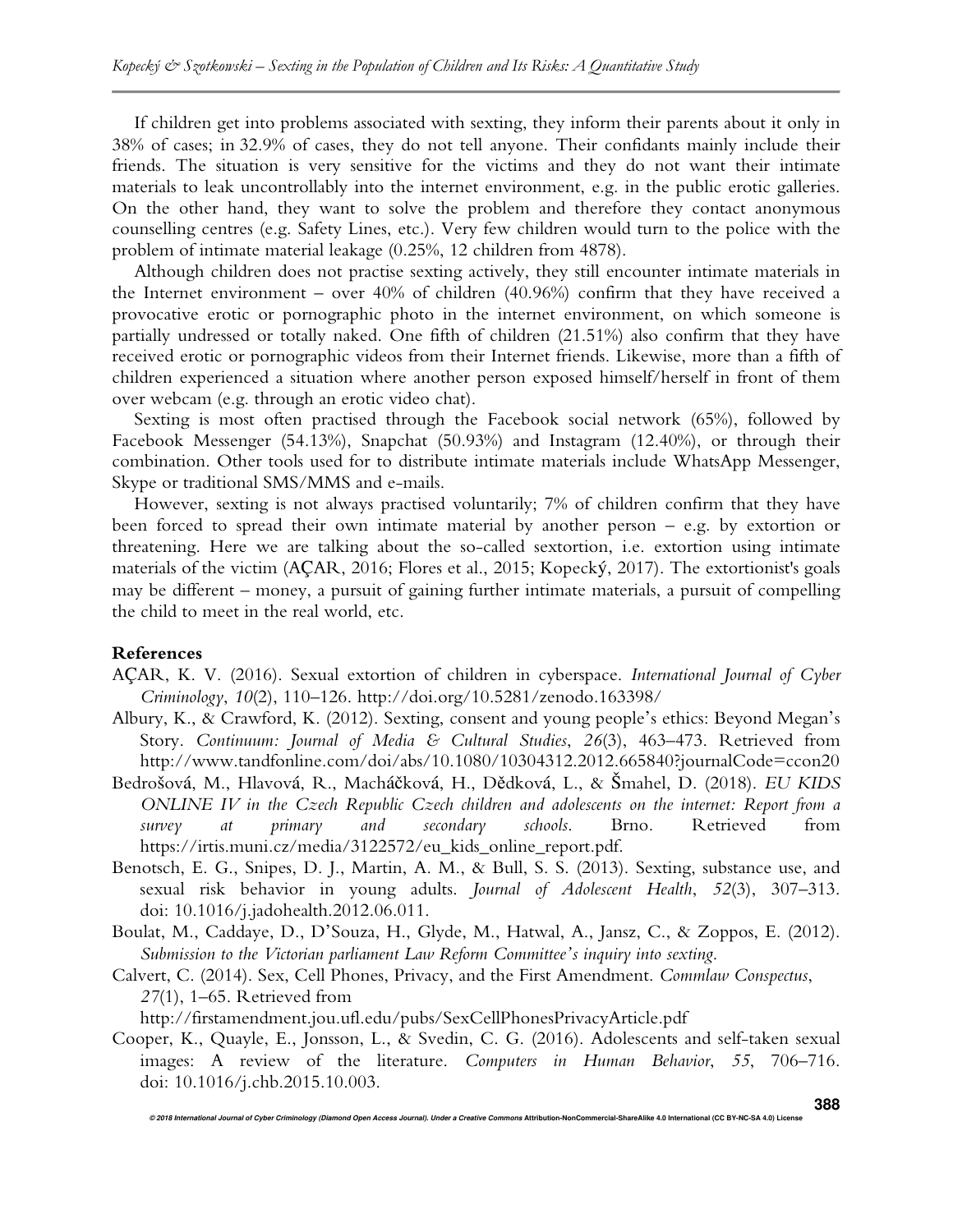

- Curnutt, H. (2012). Flashing Your Phone: Sexting and the Remediation of Teen Sexuality. *Communication Quarterly*. *60*(3), 353-369, doi: 10.1080/01463373.2012.688728
- Dake, J. a., Price, J. H., Maziarz, L., & Ward, B. (2012). Prevalence and Correlates of Sexting Behavior in Adolescents. *American Journal of Sexuality Education*, *7* (February 2015), 1–15. doi: 10.1080/15546128.2012.650959
- Dake, J. A., Price, J. H., Maziarz, L., & Ward, B. (2012). Prevalence and Correlates of Sexting Behavior in Adolescents. *American Journal of Sexuality Education*. *7*(1), 1-15. doi: 10.1080/15546128.2012.650959
- Dir, A. L., Coskunpinar, A., Steiner, J. L., & Cyders, M. A. (2013). Understanding differences in sexting behaviors across gender, relationship status, and sexual identity, and the role of expectancies in sexting. *Cyberpsychology, Behavior and Social Networking*, *16*(8), 568–74. doi: 10.1089/cyber.2012.0545.
- Döring, N. (2012). Erotischer Fotoaustausch unter Jugendlichen: Verbreitung, Funktionen und Folgen des Sexting. *Zeitschrift für Sexualforschung*, *25*(01), 4–25. doi: 10.1055/s-0031-1283941.
- Fleschler P. M., Markham, C. M., Addy, R. C., Shegog, R., Thiel, M., & Tortolero, S. R. (2013). Prevalence and Patterns of Sexting Among Ethnic Minority Urban High School Students. *Cyberpsychology, Behavior, and Social Networking*, *16*(6), 454–459. doi: 10.1089/cyber.2012.0452
- Flores, R., Urano, A., Hayashi, N., Gu, L., Remorin, L. A., Zhu, J., & Costoya, J. (2015). *Sextortion in the Far East*. Retrieved from https://www.trendmicro.de/cloudcontent/us/pdfs/security-intelligence/white-papers/wp-sextortion-in-the-far-east.pdf.
- Gordon-Messer, D., Bauermeister, J. A., Grodzinski, A., & Zimmerman, M. (2013). Sexting among young adults. *Journal of Adolescent Health*, *52*(3), 301–306. doi: 10.1016/j.jadohealth.2012.05.013
- Hinduja, S., & Patchin, J. (2010). *Sexting: A brief guide for educators and parents*. Retrieved from http://www.cyberbullying.us/Sexting\_Fact\_Sheet.pdf.
- Hinduja, S., & Patchin, J. W. (2015). State Sexting Laws, (February 2013), 1–11.
- Jolicoeur, M., & Zedlewski, E. (2010). *Much ado about sexting*. [S.l.]: National Institute of Justice.
- Kim, T. (2009). *Teen Online & Wireless Safety Survey: Cyberbullying, Sexting and Parental Controls*. Retrieved from http://www.scribd.com/doc/20023365/2009-Cox-Teen-Online-Wireless-Safety-Survey-Cyberbullying-Sexting-and-Parental-Controls.
- Klettke, B., Hallford, D. J., & Mellor, D. J. (2014). Sexting prevalence and correlates: A systematic literature review. *Clinical Psychology Review*, *34*(1), 44–53. doi: 10.1016/j.cpr.2013.10.007.
- Knowledge Networks. (2009). *The Associated Press-MTV Poll Digital Abuse Survey*. Medio Park. Retrieved from

http://surveys.ap.org/data/KnowledgeNetworks/AP\_Digital\_Abuse\_Topline\_092209.pdf.

- Kopecký, K. (2012). Sexting among Czech preadolescents and adolescents. *New Educational Review*, *28*(2), 39–48. Retrieved from http://www.scopus.com/inward/record.url?eid=2 s2.0-84864819528&partnerID=tZOtx3y1.
- Kopecký, K. (2014). Stručný úvod do problematiky online vydírání českých dětí se zaměřením na tzv. sextortion. *Pediatrie pro Praxi*, *15*(6), 352–354.
- Kopecký, K. (2017). Online Blackmail of Czech Children Focused on "Sextortion" (Analysis of Culprit and Victim Behaviors). *Telematics and Informatics*, *34*(1), 11–19. doi: 10.1016/j.tele.2016.04.004.
- Kopecký, K., Szotkowski, R., & Krejčí, V. (2012). *Nebezpečí internetové komunikace 3*. Olomouc: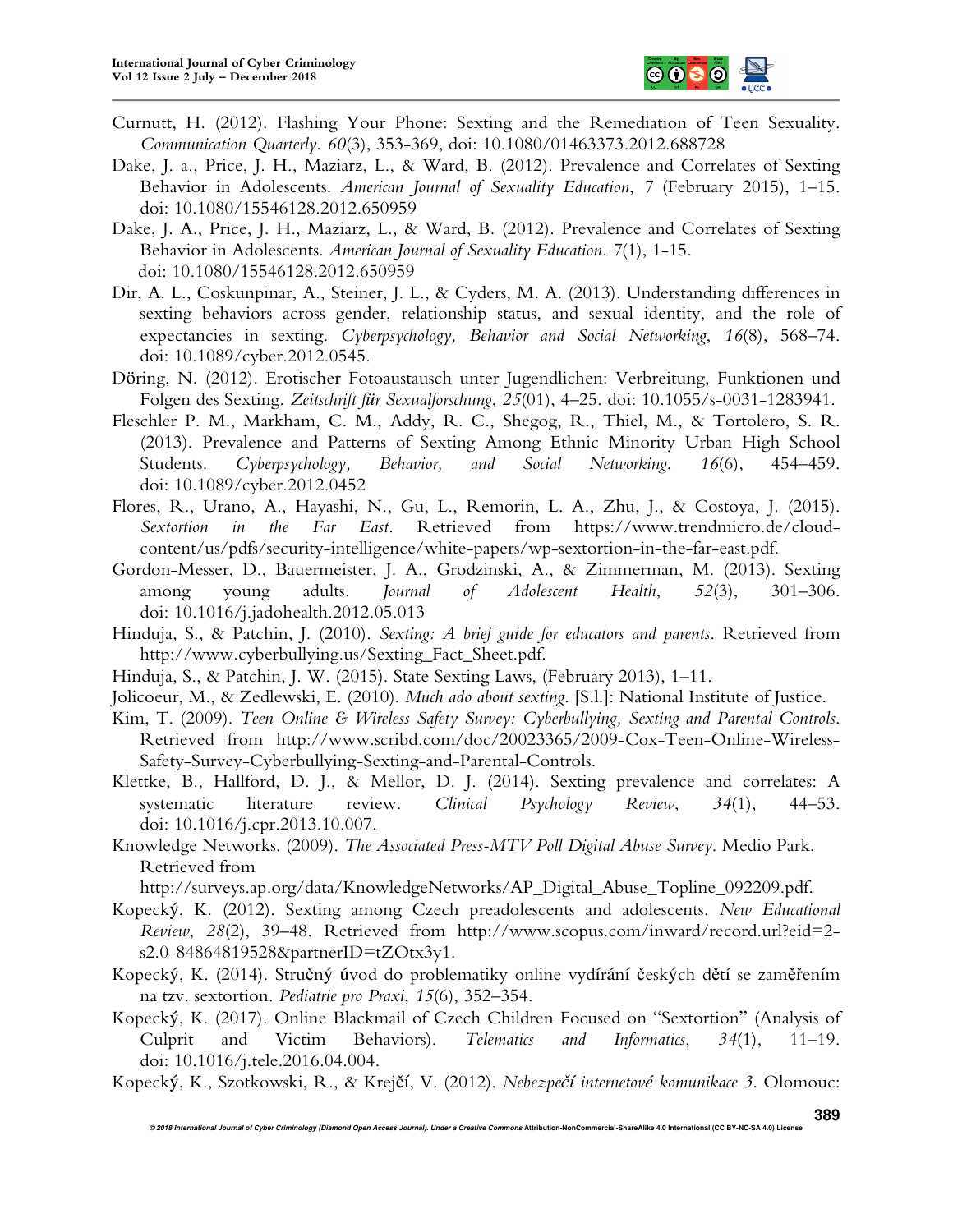Univerzita Palackého v Olomouci.

- Kopecký, K., Szotkowski, R., & Krejčí, V. (2014a). *Risks of Internet Communication IV* (1st ed.). Olomouc: Palacký University Olomouc. Retrieved from http://www.ebezpeci.cz/index.php/ke-stazeni/doc\_download/60-risks-of-internet-communication-iv.
- Kopecký, K., Szotkowski, R., & Krejčí, V. (2014b). *Výzkum rizikového chování slovenských a českých dětí v prostředí internetu 2014*. Olomouc. Retrieved from http://www.ebezpeci.cz/index.php/tiskove-zpravy/914-sedm-z-deseti.
- Lenhart, A. (2009). *Teens and Sexting: How and why minor teens are sending sexually part of teen life*. Washington. Retrieved from www.pewinternet.org
- Lenhart, A., Purcell, K., Smith, A., & Zickuhr, K. (2010). Social media & mobile internet use among teens and young adults. *Pew Internet & American Life Project. Retrieved February*, *5*, 2010.
- Lippman, J. R., & Campbell, S. W. (2014). Damned if you do, damned if you don't…if you're a girl: Relational and normative contexts of adolescent sexting in the United States. *Journal of Children and Media*, 1–16. doi: 10.1080/17482798.2014.923009.
- Mitchell, K. J., Finkelhor, D., Jones, L. M., & Wolak, J. (2012). Prevalence and characteristics of youth sexting: a national study. *Pediatrics*, *129*(1), 13–20. doi: 10.1542/peds.2011-1730.
- Owen, C. (2017). Predator used live streaming website Omegle to get young girls to perform sex acts - Wales Online. *Wales Online*. Retrieved from https://www.walesonline.co.uk/news/wales-news/predator-used-live-streaming-website-13804256
- Phippen, A. (2009). *Sharing Personal Images and Videos Among Young People*. Retrieved from http://webfronter.com/surreymle/devonesafety/other/Sexting%20report%20- %20andy%20phippen.pdf.
- Rice, E., Rhoades, H., Winetrobe, H., Sanchez, M., Montoya, J., Plant, A., & Kordic, T. (2012). Sexually Explicit Cell Phone Messaging Associated With Sexual Risk Among Adolescents. *Pediatrics*, *130*(4), 667–73. doi: 10.1542/peds.2012-0021.
- Ringrose, J., Gill, R., Livingstone, S., & Harvey, L. (2012). A qualitative study of children, young people and 'sexting': a report prepared for the NSPCC. *Methodology*. Retrieved from http://eprints.lse.ac.uk/44216.
- Sadhu, J. M. (2012). Sexting: The impact of a cultural phenomenon on psychiatric practice. *Academic Psychiatry*, *36*(1), 76–81.
- Streichman, J. (2011). What is sexting? Retrieved from http://www.examiner.com.
- Sullivan, K., Cleary, M., & Sullivan, G. (2004). *Bullying in Secondary Schools What It Looks Like and How To Manage It*. London: Sage.
- Temple, J. R., Paul, J. A., van den Berg, P., Le, V. D., McElhany, A., & Temple, B. W. (2012). Teen sexting and its association with sexual behaviors. *Archives of Pediatrics & Adolescent Medicine*, *166*(9), 828–833. doi: 10.1001/archpediatrics.2012.835.
- The National Campaign to Prevent Teen and Unplanned Pregnancy. (2008). *Sex and Tech: Results from a Survey of Teens and Young Adults*. Washington. Retrieved from https://powertodecide.org/sites/default/files/resources/primary-download/sex-and-tech.pdf.
- Van Ouytsel, J., Walrave, M., & Van Gool, E. (2014). Sexting: Between Thrill and Fear—How Schools Can Respond. *Clearing House*, *87*(5), 204–212. doi: 10.1080/00098655.2014.918532.
- Walker, S., Sanci, L., & Temple-Smith, M. (2013). Sexting: Young women's and men's views on its nature and origins. *Journal of Adolescent Health*, *52*(6), 697–701.
- West, J. H., Lister, C. E., Hall, P. C., Crookston, B. T., Snow, P. R., Zvietcovich, M. E., & West, R. P. (2014). Sexting among Peruvian adolescents. *BMC Public Health*, *14*(1), 811.

**© 2018 International Journal of Cyber Criminology (Diamond Open Access Journal). Under a Creative Commons Attribution-NonCommercial-ShareAlike 4.0 International (CC BY-NC-SA 4.0) License**